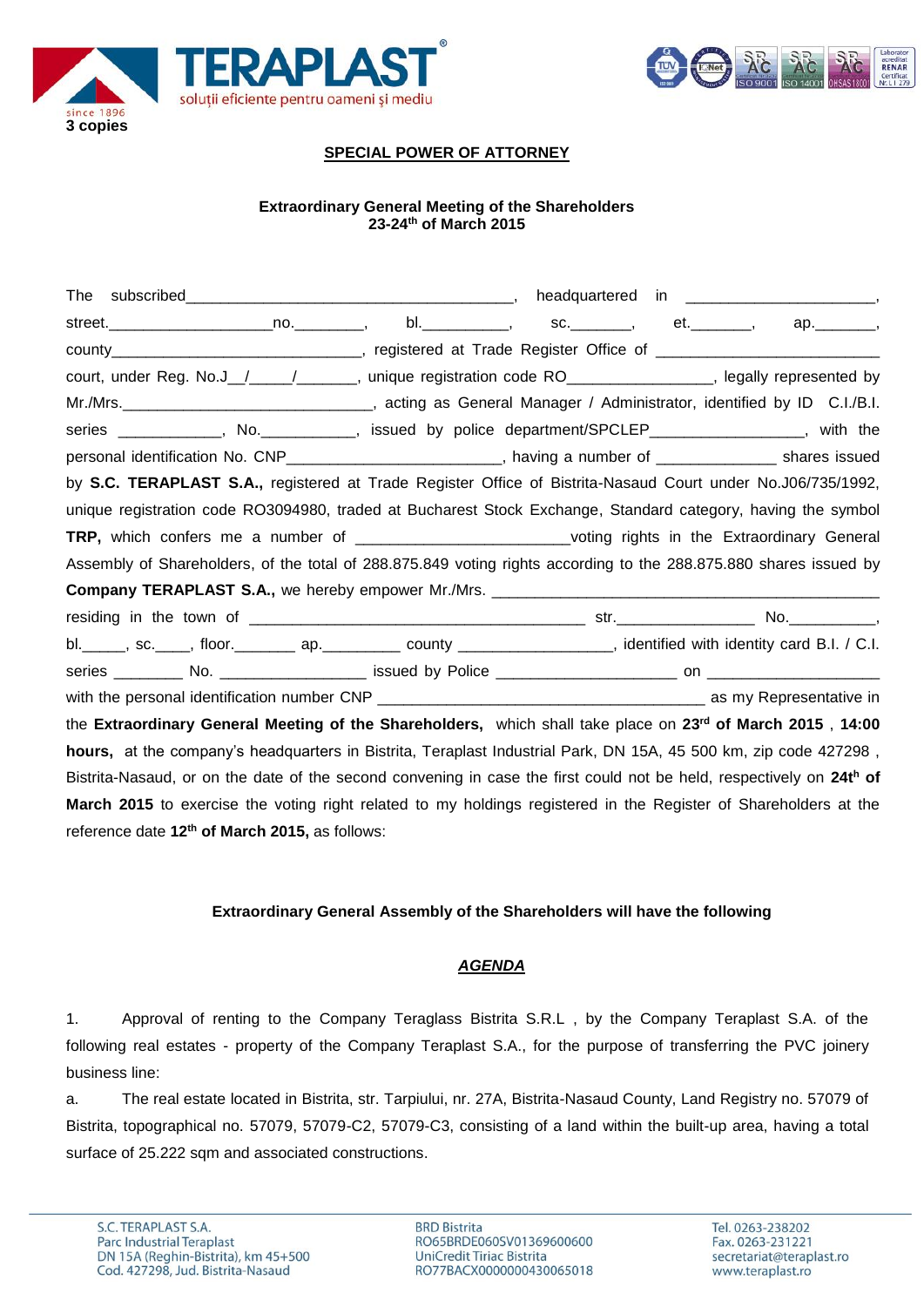![](_page_1_Picture_0.jpeg)

![](_page_1_Picture_1.jpeg)

b. The real estate located in Bistrita, str. Tarpiului, nr. 27A, Bistrita-Nasaud County, Land Registry no. 54207, topographical no. 54207, 54207 – C1; consisting of a land within the built-up area, having a total surface of 3.376 sqm and associated constructions.

| For | <b>Against</b> | <b>Abstaining</b> |
|-----|----------------|-------------------|
|     |                |                   |

2. Approval of the rental price of the real estate mentioned at item 1 of this convening notice. The rental price suggested by the Board of Directors amounts to EUR 8,840/month, VAT excluded.

| For | <b>Against</b> | <b>Abstaining</b> |
|-----|----------------|-------------------|
|     |                |                   |
|     |                |                   |

3. Approval of the rental period of time for the real estate mentioned at item 1 of this convening notice. The Board of Directors suggests a period of time of 6 (six) years, as of 01.04.2015.

| For | <b>Against</b> | <b>Abstaining</b> |
|-----|----------------|-------------------|
|     |                |                   |
|     |                |                   |

4. Approval of transferring to Company Teraglass Bistrita S.R.L, at the same time with renting the real estate mentioned at item 1 of this convening notice, of the entire activity corresponding to the PVC joinery business line (including the personnel transfer, pursuant to art. 173 of the Labour Code).

| For | <b>Against</b> | <b>Abstaining</b> |
|-----|----------------|-------------------|
|     |                |                   |

5. In order to transfer the PVC joinery business line to Teraglass Bistrita S.R.L., approval of selling the equipment / assets corresponding to such business line.

| For | <b>Against</b> | <b>Abstaining</b> |
|-----|----------------|-------------------|
|     |                |                   |
|     |                |                   |

6. Approval of the sales price of the equipments mentioned at item 5 of this convening notice. The sales price suggested by the Board of Directors amounts to RON 3,800,000, plus the value of the equipment to be commissioned up to the date of the business line transfer (respectively 1<sup>st</sup> April 2015), amounting to maximum EUR 200,000. The Board of Directors suggests that the payment of the equipment price to be done in 60 equal instalments, as of 01.04.2016.

| ∃or | <b>Against</b> | Abstaining |
|-----|----------------|------------|
|     |                |            |
|     |                |            |

.

**BRD Bistrita** RO65BRDE060SV01369600600 **UniCredit Tiriac Bistrita** RO77BACX0000000430065018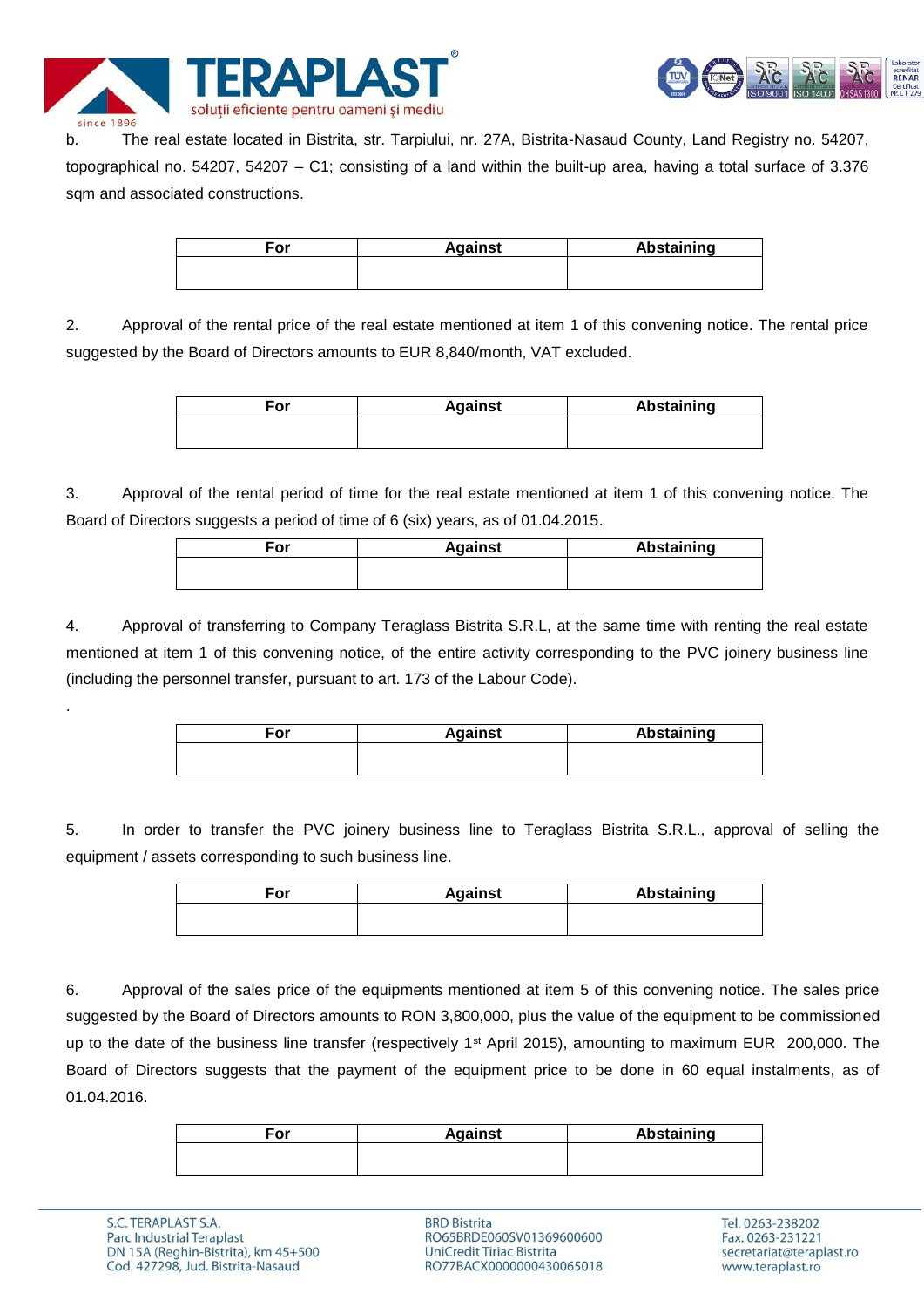![](_page_2_Picture_0.jpeg)

![](_page_2_Picture_1.jpeg)

7. Approval that the transfer of the ownership of property over the assets mentioned in item 5 of this convening notice to be performed exclusively on the date the price is fully paid by the Buyer, Teraglass Bistrita S.R.L. It is proposed that the risk related to the sold assets to be transferred from the Seller to the Buyer on the date the sales agreement is signed.

| For | <b>Against</b> | <b>Abstaining</b> |
|-----|----------------|-------------------|
|     |                |                   |
|     |                |                   |

8. Approval that the activity of the PVC joinery business line at the Company Teraglass Bistrita S.R.L. premises, to begin on 1st of April 2015 (as of the second quarter of 2015).

| For | <b>Against</b> | <b>Abstaining</b> |
|-----|----------------|-------------------|
|     |                |                   |

9. Approval of a loan granted to the Company Teraglass Bistrita SRL, amounting to maximum RON 2.850.000, based on a loan agreement with successive drawdowns, in order to sustain the activity of the Company Teraglass Bistrita Srl. The loan shall generate interest, according to the reference interest of BNR /National Bank of Romania/ .

| ∃or | <b>Against</b> | <b>Abstaining</b> |
|-----|----------------|-------------------|
|     |                |                   |

10. Mandating the Board of Directors to negotiate and approve the transfer to the Company Teraglass Bistrita S.R.L. of the raw material stocks, the finished products, the advertising materials needed for continuing the activity of the PVC joinery business line.

| For | <b>Against</b> | Abstaining |
|-----|----------------|------------|
|     |                |            |
|     |                |            |

11. Mandating Mr. Alexandru Stanean – General Manager, and Mrs. Edit-Eniko Orban – Financial Manager to negotiate the contracting terms and conditions, and to sign for and on behalf of the Company the rental agreement for the real estate mentioned at item 1, the sales agreement of the equipment / assets mentioned at item 5, as well as any documents necessary to carry out the decision of the Extraordinary General Assembly of the Shareholders, that is to be adopted.

| For | <b>Against</b> | <b>Abstaining</b> |
|-----|----------------|-------------------|
|     |                |                   |
|     |                |                   |

12. Approval of the full coverage of the losses reported in the previous years, amounting to RON 44.952.911, by using the reserves constituted for share capital adjustments and share premiums.

| For | <b>Against</b> | Abstaining |
|-----|----------------|------------|
|     |                |            |
|     |                |            |

**BRD Bistrita** RO65BRDE060SV01369600600 **UniCredit Tiriac Bistrita** RO77BACX0000000430065018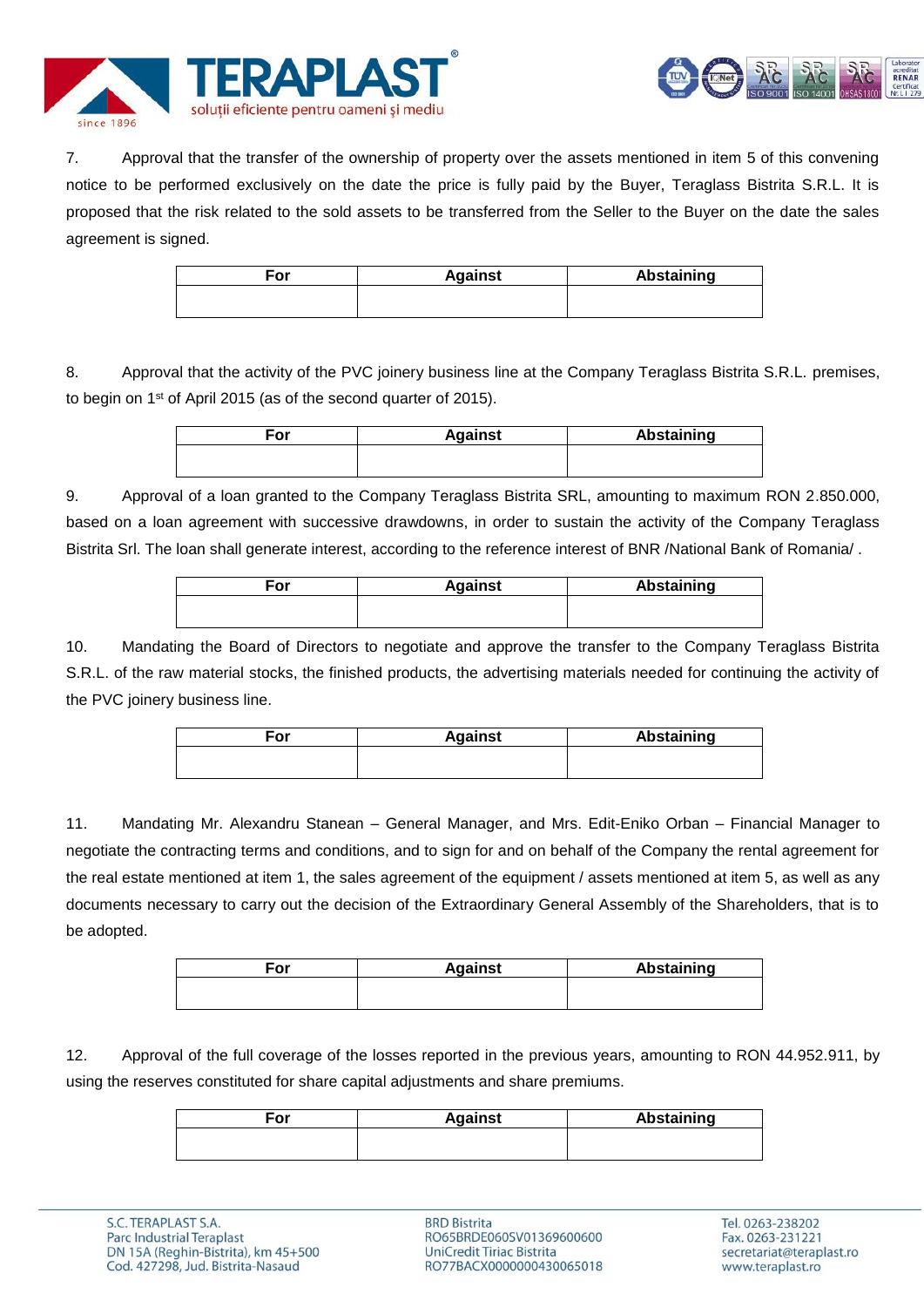![](_page_3_Picture_0.jpeg)

![](_page_3_Picture_1.jpeg)

13. Appointing the registration date when shareholders affected by the decisions adopted by the Extraordinary General Assembly of the Shareholders shall be identified. The Board of Directors suggests the date of **08th April 2015.**

| For | <b>Against</b> | Abstaining |
|-----|----------------|------------|
|     |                |            |
|     |                |            |

14. Approval of the date of 7<sup>th</sup> April 2015 as **"ex date**", respectively the date previous to the registration date when the financial instruments, object of the decision of the corporate bodies, are transacted without the rights resulting from such decision, pursuant to art. 2 letter f) of Regulation no. 6/2009 regarding the exercise of certain rights of the shareholders within the general assemblies of the trading companies, amended and completed by Regulation no. 13/2014 regarding the amendment and completion of certain regulations issued by the Security National Board (herein referred to as **Regulation CNVM no. 6/2009**).

| <b>Against</b> | Abstaining |
|----------------|------------|
|                |            |
|                |            |

15. Mandating the Chairman of the Board of Directors, Mr. Dorel Goia, to sign for and on behalf of all shareholders present at the assembly, the Decision of the Extraordinary General Assembly of the Shareholders.

| For | <b>Against</b> | Abstaining |
|-----|----------------|------------|
|     |                |            |
|     |                |            |

16. Mandating the legal adviser, Mrs. Kinga Vaida, identified by ID series X.B. no. 370326, issued by the Police Department of Bistrita on 26.06.2012, to register the Decision of the Extraordinary General Assembly of the Shareholders at the Trade Register of Bistrita-Nasaud Law Court and to publish such decision in the Official Gazette of Romania, Part 4.

| ≂or | <b>Against</b> | Abstaining |
|-----|----------------|------------|
|     |                |            |

# Note : You shall put an "X" in the appropriate voting box. The remaining boxes shall not be completed.

The undersigned, I hereby give discretionary voting power to the above appointed representative, for the problems which have not been identified and included on the agenda until the present, in accordance with the legal provisions in force.

This special power of attorney contains information in accordance with the Law no.297/2004 regarding capital market, C.N.V.M. Regulation No.1/2006, modified by C.N.V.M Regulation No..31/2006, and by C.N.V.M Regulation No. 6/2009. This special power of attorney shall be signed and dated by the principal shareholder. The special power of attorney shall be completed by the principal shareholder under all entries submitted.